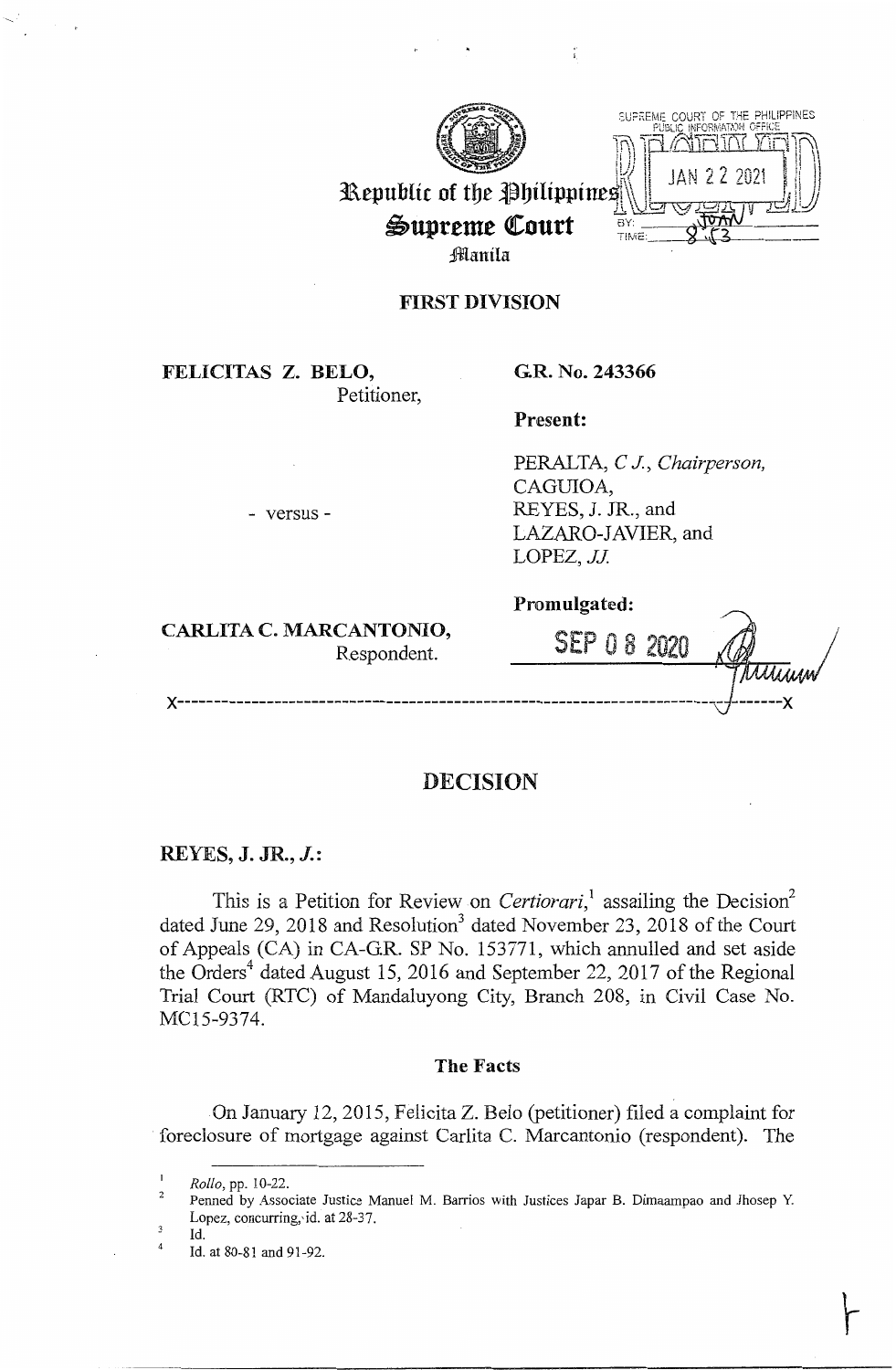···--···-----· ---- \_\_\_\_\_\_\_\_ L\_. \_\_\_ \_

clerk of court then issued summons dated January 26, 2015 addressed to respondent's known address at 155 Haig St., Mandaluyong City. Per the Sheriff's Return, copies of said summons and the complaint along with its annexes were left to a certain Giovanna Marcantonio (Giovanna), respondent's "niece," allegedly because respondent was not at the given address at that time.<sup>5</sup> The Sheriff's Return<sup>6</sup> dated January 29, 2015 reads:

This is to certify that on January 28, 2015, a copy of Summons with Complaint, Annexes dated January 26, 2015 issued by the Honorable Court in connection with the above-entitled case was cause  $[d]$  to be served by substituted service (Sec.  $7 - \text{Rule } 14$ ). The defendant/s cannot be served within a reasonable time as provided for in Sec.  $8 -$  Rule 14 because the [d]efendant [is] not around and cannot be found at the given address located at 155 Haig Street, Mandaluyong City at the time of the service of summons and that earnest efforts were exerted to serve summons personally to the defendant and service was effected by leaving a copy of summons at the defendant['s] given address thru Giovann[a] Marcantonio - Niece of the [d]efendant and a person of suitable age and discretion who acknowledged receipt thereof the copy of summons as evidenced by her signature located at the lower portion of the original copy of summons.

WHEREFORE, I respectfully return to the Court of origin the original copy of Summons with annotation **DULY SERVED** for record and information.<sup>7</sup>

No responsive pleading was, however, filed. Thus, upon petitioner's motion, respondent was declared in default. Petitioner was then allowed to present evidence *ex parte,* and thereafter, the case was submitted for decision. <sup>8</sup>

In April 2016, before judgment was rendered, respondent learned about petitioner's case against her. Respondent immediately, thus, filed a Motion to Set Aside/Lift Order of Default and to Re-Open Trial<sup>9</sup> dated April 11, 2016 on the ground of defective service of summons. She averred therein, among others, that she learned about the case only on April 5, 2016 through petitioner's niece, a certain Mae Zamora; that she was not able to file a responsive pleading as she did not receive a copy of the summons; that she is currently a resident of Cavite and no longer a resident of Mandaluyong where the summons was served; and that said summons was received by her daughter (not niece as stated in the Sheriff's Return) Giovanna, who never sent the same to her, being unaware of the significance thereof. Respondent further averred that she has good and meritorious defenses to defeat petitioner's claim for foreclosure of mortgage as the same was pursued through fraudulent misrepresentation perpetrated by one Maria Cecilia Duque, and that at any rate, certain payments have already been made, which controverted the amount claimed in the complaint.

- $\frac{6}{7}$  Id: at 61.<br>8 Id.
- 
- Id. at 30.
- Id. at 68-69.

 $\frac{5}{6}$  Id. at 29.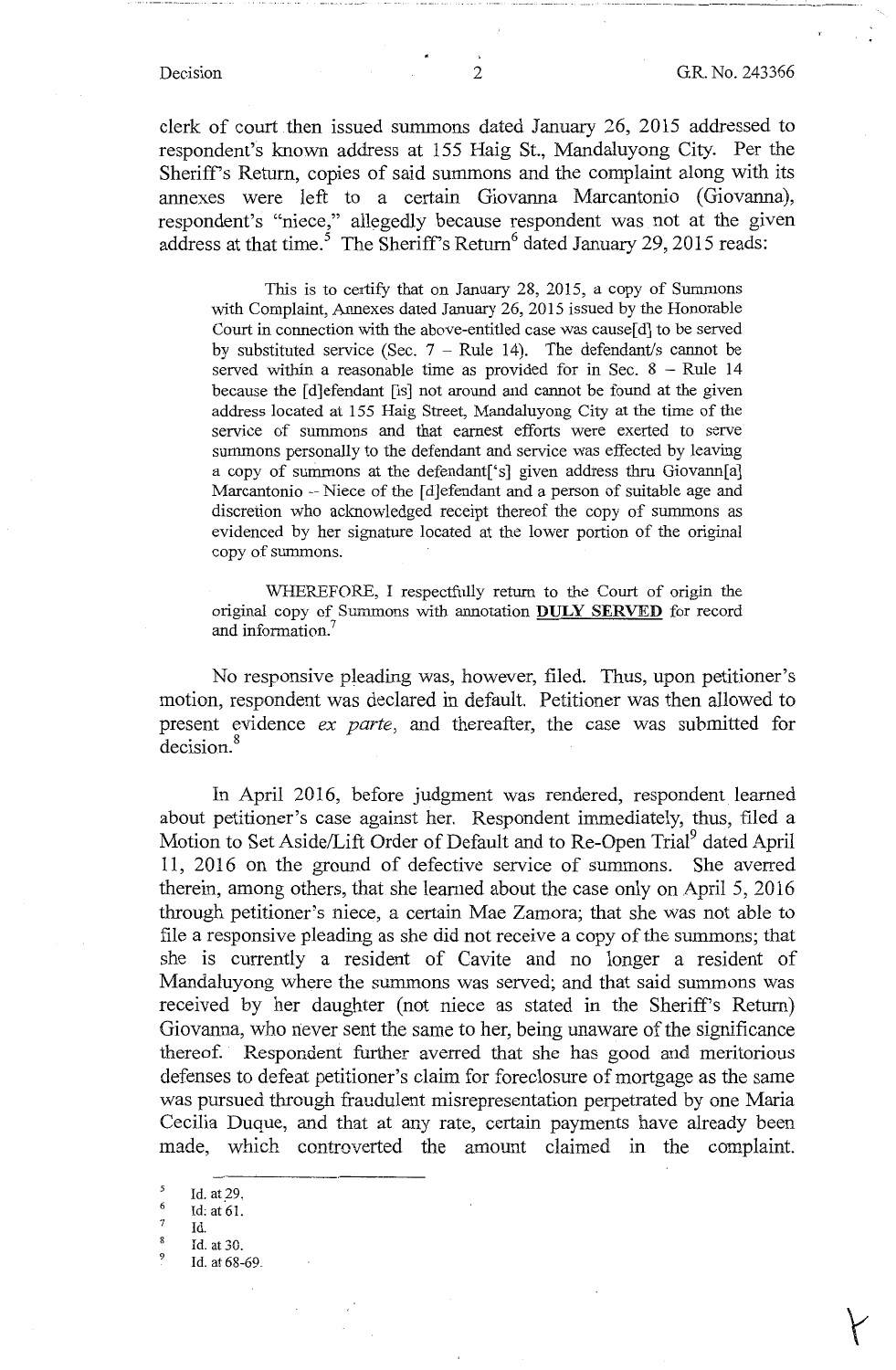$\overline{\mathcal{L}}$ 

Respondent, thus, sought for the court's liberality in setting aside the default order and re-opening the case for trial considering her legitimate reason for her failure to file answer, as well as her meritorious defense.<sup>10</sup>

In its Order<sup>11</sup> dated August 15, 2016, the RTC held that the substituted service of summons upon respondent was validly made per Sheriff's Return dated January 29, 2015, thus:

From the foregoing and finding no cogent reason to depart from the proceedings which had already taken place to be in order, the instant motion is hereby denied.

Accordingly, the instant case is submitted anew for decision.

The Formal Entry of Appearance filed by Atty. John Gapit Colago as counsel for [respondent] is hereby noted.

SO ORDERED.<sup>12</sup>

Respondent filed a motion for reconsideration to said Order, reiterating her averment that there was a defective substituted service of summons and asserting her right to file a responsive pleading. This motion for reconsideration was, however, likewise denied in an Order<sup>13</sup> dated September 22, 2017, wherein the RTC ruled that respondent's filing of the motion to lift default order and to re-open trial, as well as the motion for reconsideration of the order denying said motion, amounted to a voluntary appearance which already vested it with jurisdiction over her person.

Aggrieved, respondent sought refuge from the CA through a Petition for *Certiorari* and Prohibition with Application for Temporary Restraining Order (TRO) or Writ of Preliminary Injunction (WPI) imputing grave abuse of discretion against the RTC for ruling that the resort to substituted service of summons was valid, and that there was voluntary appearance on her part in filing the motion to lift default order and to re-open trial, as well as in filing the motion for reconsideration of the order denying the motion to lift default order/re-open trial.<sup>14</sup>

On March 23, 2019, during the pendency of the case before the CA, petitioner filed a motion before the RTC to proceed with the resolution of the case as no TRO or WPI was issued by the appellate court. Thus, in a Decision<sup>15</sup> dated May 25, 2018, the RTC ruled in favor of petitioner.

In the meantime, in its assailed June 29, 2018 Decision, the CA ruled that there was improper resort to substituted service of summons. It held that the sheriff's single attempt to effect personal service, as well as the mere

 $I_d$  $11$ i2 13 14 Id. at 30-3 *i* . Id. at 80-81. Id. at 81. .. Id. at 9i-92:.

 $15$  Id. at 229-233.

 $\mathcal{O}(\mathcal{F}_1)$ 

 $\bar{z}$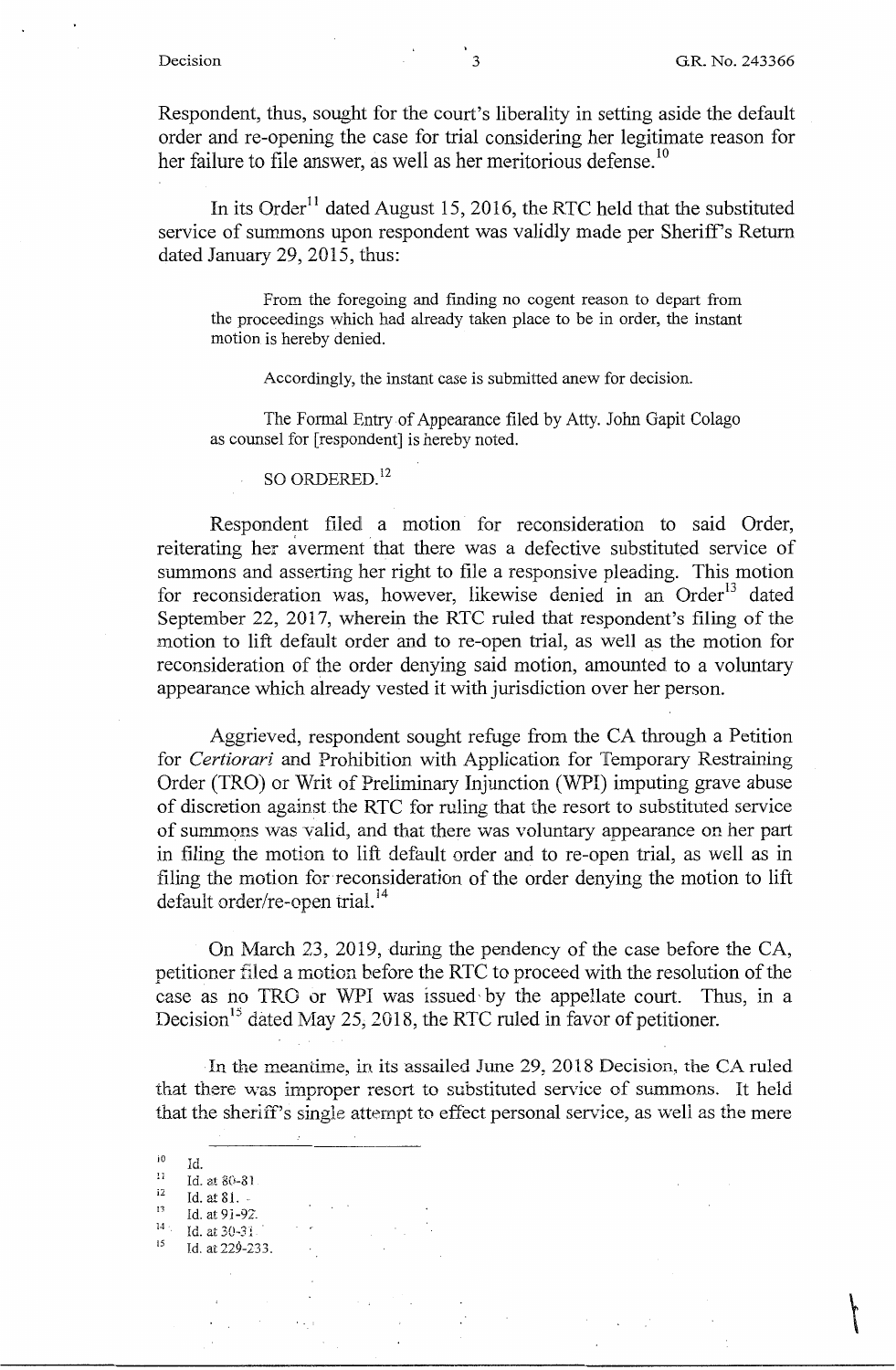statement in the Sheriff's Return that "earnest efforts were exerted to serve summons personally to the defendant" without describing the circumstances surrounding the alleged attempt to personally serve the summons, did not justify resort to substituted service. Thus, the appellate court held that petitioner's reliance upon the presumption of regularity in the performance of duties of public officers was misplaced due to said lapses on the part of the sheriff. $16$ 

On the matter of voluntary submission to the jurisdiction of the court, the CA ruled that respondent's motions cannot be deemed as voluntary appearance that vested jurisdiction upon the trial court over the person of respondent considering that the same were filed precisely to question the court's jurisdiction. The appellate court observed that respondent raised the defense of lack of jurisdiction due to improper service of summons at the first opportunity, and repeatedly argued therefor. $^{17}$ 

The CA disposed, thus:

**\,v'HEREFORE,** the foregoing considered, the instant Petition for Certiorari is GRANTED. The Orders dated 15 August 2016 and 22. . September 2017 of the Regional Trial Court, Branch 208, Mandaluyong City in Civil Case No. MC15-9374 are **ANNULLED** and **SET ASIDE.**  The Regional Trial Court, Branch 208, Mandaluyong City is **DIRECTED**  to allow· [respondent] to file a responsive pleading within the terms and period as provided for under the Rules of Court; and thereafter, to resolve the case with utmost dispatch.

### **SO ORDERED.**

Petitioner's motion for reconsideration was denied in the November 23, 2018 assailed Resolution of the CA.

Hence, this petition.

### **Issue**

The sole issue for our resolution is whether respondent may be granted relief from the RTC's default order.

Notably, petitioner does not question the CA's ruling with regard to the invalidity of the substituted service of summons. She, however, submits that the defect in the service of summons was already cured by respondent's filing of a Motion to Set Aside/Lift Order of Default and Re-open Trial as by such motion, according to petitioner, respondent is deemed to have already voluntarily submitted to the jurisdiction of the trial court. For petitioner, thus, the entire proceedings before the RTC is already binding upon respondent.

 $\sim$   $\sim$ 

Id. at  $33-34$ :

 $\gamma$  and  $\gamma$  and  $\gamma$  and  $\gamma$ 

t

**Id.** at 34-36. الموارد والمراجعة والأمر

• -. ' . • . ~ *i.* • •.

 $\mathcal{L}(\mathcal{L}^{\mathcal{L}})$  , where  $\mathcal{L}^{\mathcal{L}}$  , where  $\mathcal{L}^{\mathcal{L}}$ 

*·1•·* -r"\_.,, I•

------ -------- ..... ---------- --------------------- ----- ... -- --- . -------------------------- ------ .. , --------------------- -------------------- ------------------------------------'---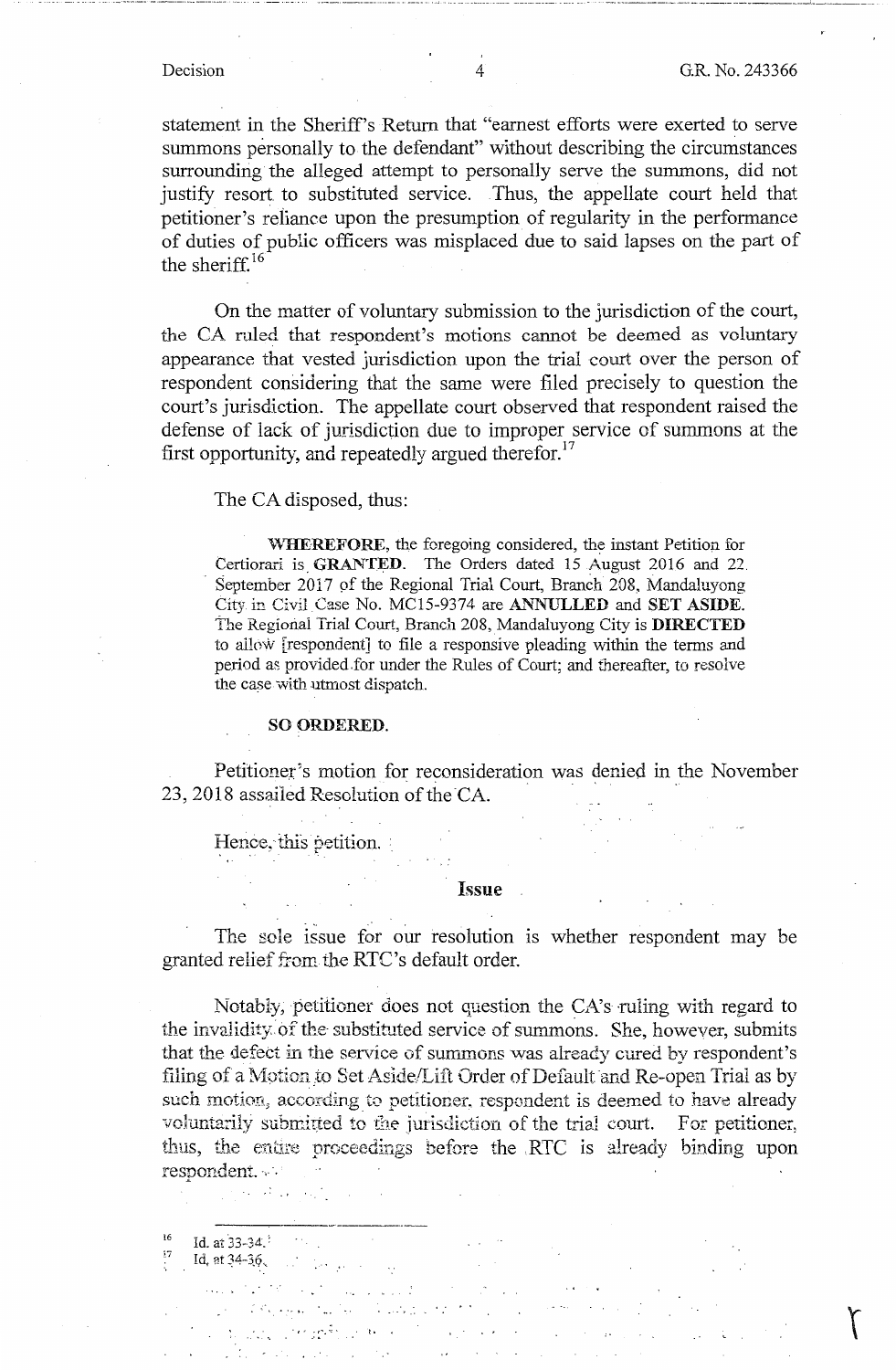For her part, respondent maintains that she explicitly questioned the jurisdiction of the trial court over her person, consistently and categorically stating in detail the circumstances surrounding the defective service of summons, and asserting her right to file a responsive pleading before the resolution of the case. Respondent further points out in her Comment to the petition that, in violation of her right to due process, the RTC treated her motion to lift default order as a responsive pleading, ruling that she failed to substantiate her claim therein that she had already made installment payments to petitioner. Hence, respondent prays for the denial of the instant petition, affirmance of the CA's Decision, and for her to be allowed to file a responsive pleading before the trial court.<sup>18</sup>

### **The Court's Ruling**

It should be emphasized, at the outset, that petitioner no longer questions the appellate court's fmding with regard to the invalidity of the service of summons upon respondent. At any rate, it would not go amiss to state in this disquisition that we are one with the CA in ruling that there was a "defective, invalid, and ineffectual" substituted service of summons in this case. It is settled that resort to substituted service is allowed only if, for justifiable causes; the defendant cannot be personally served with summons within a reasonable time. As substituted service is in derogation of the usual method of service - personal service is preferred over substituted service parties do not have unbridled right to resort to substituted service of summons.

In the landmark case of *Manotoc v. Court of Appeals*, <sup>19</sup> the Court ruled that before the sheriff may resort to .substituted service, he must first establish the impossibility of prompt personal service. To do so, there must be at least three best effort attempts, preferably on at least two different dates, to effect personal service within a reasonable period of one month or eventually result in failure. It is further required for the sheriff to cite why such efforts were unsuccessful. It is only then that impossibility of service can be confirmed or accepted.

 $\label{eq:2.1} \mathcal{L}^{\mathcal{A}}(\mathcal{A}) = \mathcal{L}^{\mathcal{A}}(\mathcal{A}) = \mathcal{L}^{\mathcal{A}}(\mathcal{A}) = \mathcal{L}^{\mathcal{A}}(\mathcal{A}) = \mathcal{L}^{\mathcal{A}}(\mathcal{A})$ 

Here, as correctly found by the CA, the sheriff merely made a single attempt to personally serve summons upon respondent. Further, he merely made a general statement in the Return that earnest efforts were made to personally serve the summons, without any detail as to the circumstances surrounding such alleged attempted personal service. Clearly, this does not suffice. In addition, this Court observed that the sheriff even made a mistake in the identity of the person who received the summons, stating in his Return that the same was left to respondent's niece,<sup>20</sup> when it turned out that the recipient is respondent's daughter.<sup>21</sup>

 $\frac{d\mathbf{y}}{d\mathbf{y}}$  , where  $\mathbf{y}$  is  $\mathbf{y}$ 

 $\mathcal{A}_{\frac{1}{2}}$ 

<sup>18</sup> id. at 34-36.<br><sup>19</sup> 530 Phil. 454·(2006)<br><sup>20</sup> *See* Sheriff's Return, *rolio*, p. 61.<br><sup>21</sup> See Mation to Retual at 120 Chart

 $\label{eq:2.1} \mathcal{F}(\mathcal{F}) = \mathcal{F}(\mathcal{F}) \mathcal{F}(\mathcal{F}) = \mathcal{F}(\mathcal{F}) \mathcal{F}(\mathcal{F}) = \mathcal{F}(\mathcal{F}) \mathcal{F}(\mathcal{F}) = \mathcal{F}(\mathcal{F}) \mathcal{F}(\mathcal{F}) = \mathcal{F}(\mathcal{F}) \mathcal{F}(\mathcal{F})$ 

See Motion to Set Aside/Lift Order of Default and Re-Open Trial, id. at 68-69. المواط وأوجعت والمتوارث والمتعارف والمتحاول تحفير

 $\sim$  km  $^{-1}$  km  $\theta_{\rm{max}}$  and  $\theta_{\rm{max}}$  are the second contract of

 $\label{eq:2.1} \mathcal{L}_{\mathbf{A}}(\mathbf{x},\mathbf{y}) = \mathcal{L}_{\mathbf{A}}(\mathbf{x},\mathbf{y}) = \mathcal{L}_{\mathbf{A}}(\mathbf{x},\mathbf{y}) = \mathcal{L}_{\mathbf{A}}(\mathbf{x},\mathbf{y}) = \mathcal{L}_{\mathbf{A}}(\mathbf{x},\mathbf{y}) = \mathcal{L}_{\mathbf{A}}(\mathbf{x},\mathbf{y}) = \mathcal{L}_{\mathbf{A}}(\mathbf{x},\mathbf{y})$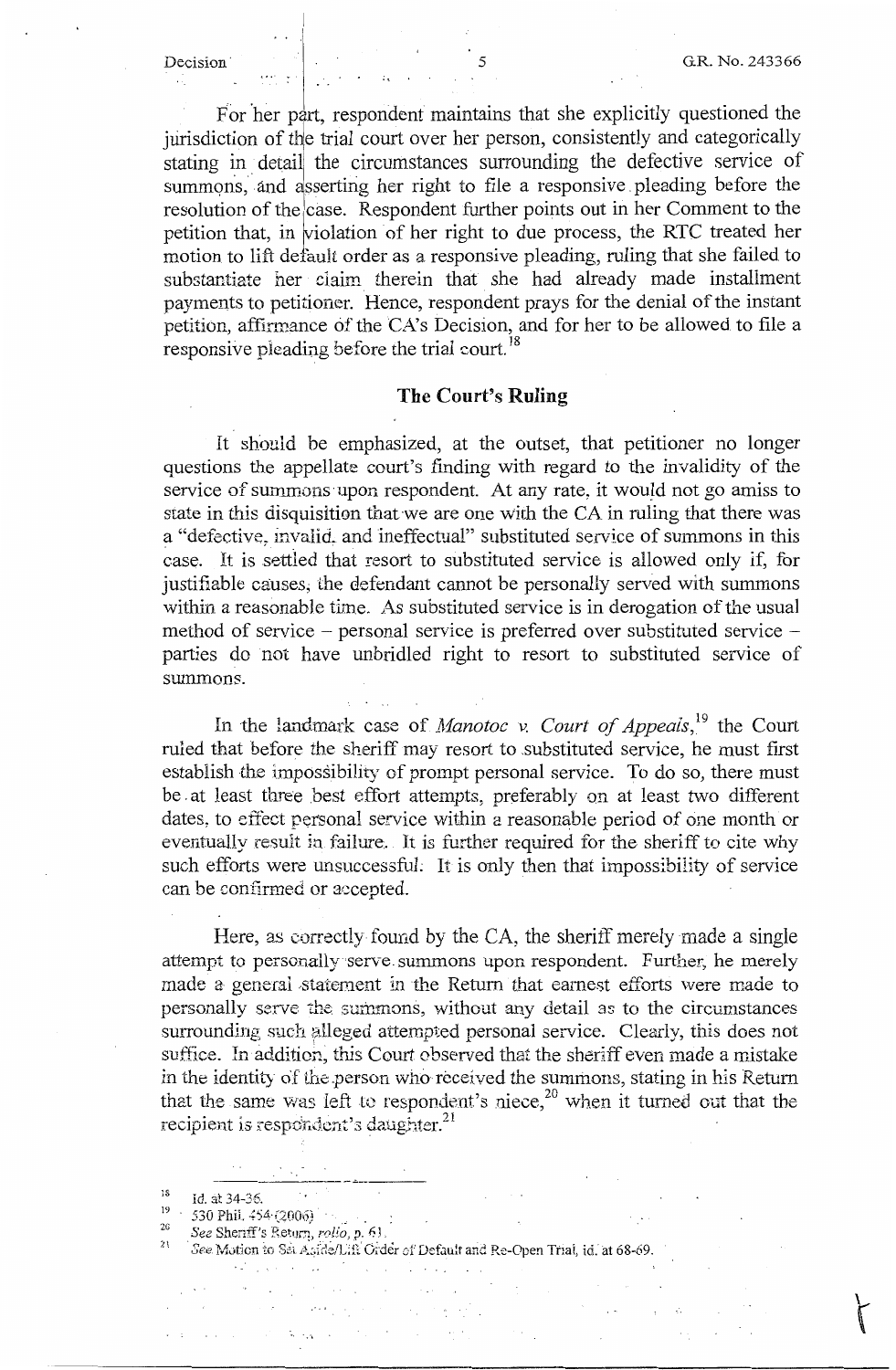Despite the defective service of summons, petitioner insists that such defect has already been cured by respondent's filing of a Motion to Set Aside/Lift Order of Default and to Re-Open Trial, which is deemed as a voluntary submission to the jurisdiction of the trial court.

### We resolve.

Contrary to the appellate court's ruling, respondent has indeed already submitted herself to the jurisdiction of the trial court when she moved for the setting aside of the order of default against her and asked the trial court for an affirmative relief to allow her to participate in the trial. Such voluntary submission actually cured the defect in the service of summons.<sup>22</sup> Contrary, however, to petitioner's theory, while the defect in the service of summons was cured by respondent's voluntary submission to the RTC's jurisdiction, it is not sufficient to make the proceedings binding upon the respondent without her participation. This is because the service of summons or, in this case the voluntary submission, merely pertains to the "notice" aspect of due process.. Equally important in the concept of due process is the "hearing" aspect or the right to be heard. This aspect of due process was not satisfied or "cured" by respondent's voluntary submission to the jurisdiction of the trial court when she was unjustifiably disallowed to participate in the proceedings before the RTC. Consider:

The effect of a defendant's failure to file an answer within the time allowed therefor is primarily governed by Section 3, Rule 9 of the Rules of Court.<sup>23</sup> Pursuant to said provision, a defendant who fails to file an answer may, upon motion, be declared by the court in default. A party in default then loses his or her right to present his or her defense, control the proceedings, and examine or cross-examine witnesses.<sup>24</sup>

Nevertheless, the fact that a defendant has lost standing in court for having been declared in default does not mean that he or she is left without any recourse to defend his or her case. In *Lina* v. *Court of Appeals,25* the Court enumerated the remedies available to a party who has been declared in default, *viz.* :

**a) The defendant** in **default may, at any time after discovery thereof and before judgment, file a motion, under oath, to set aside the order of default on the ground that his failure to answer was due to fraud, accident, mistake or excusable neglect, and that he has meritorious defense [under Section 3, Rule 18];** 

25

 $k_{\perp}$  , and the construction of the construction of the matrix of the construction of the construction of the construction of the construction of the construction of the construction of the construction of the construc

<sup>22</sup>*Navale v. Court of Appeals,* 324 Phil. 70 (1996); *See* also *La Naval Drug Corporation v. Court of Appeals*, 306 Phil. 84 (2004).

<sup>24</sup>  SEC. 3. Default; declaration of. - If the defending party fails to answer within the time allowed therefor, the court shall, upon motion of the claiming party with notice to the defending party, and proof of such failure, declare the defending party in default. Thereupon, the court shall proceed to render judgment granting the claimant such relief as his pleading may warrant, unless the court in its discretion requires the claimant to submit evidence.

*Otero v. Tan,,G.R.* No. 200134, August 15, 2012.

<sup>220</sup> Phil. 311 (1985).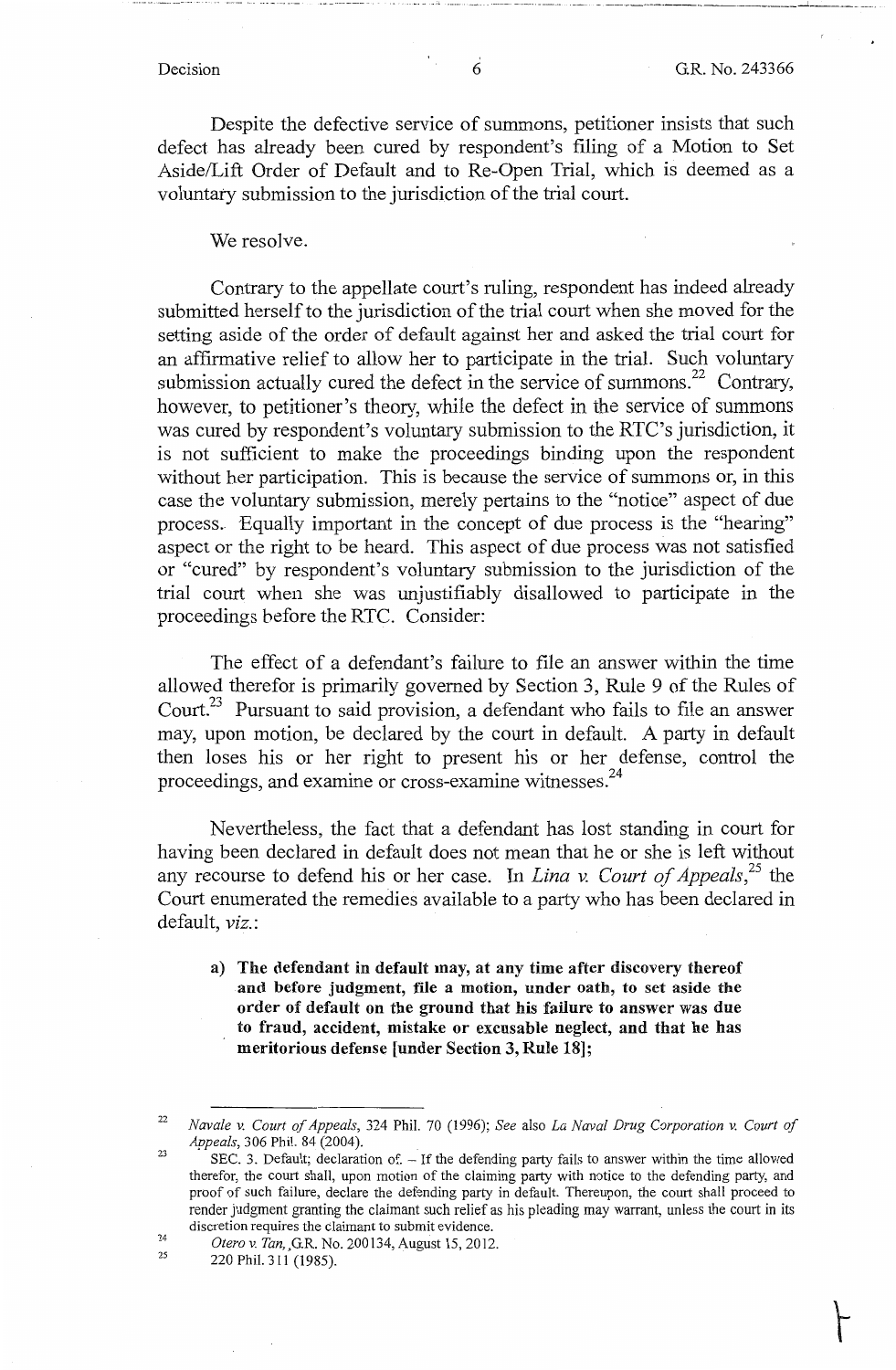- b) If the judgment has already been rendered when the defendant discovered the default, but before the same has become final and executory, he may file a motion for new trial under Section l(a) of Rule 37;
- c) If the defendant discovered the default after the judgment has become final and executory, he may file a petition for relief under Section 2 of Rule 38; and
- d) He may also appeal from the judgment rendered against him as contrary to the evidence or to the law, even if no petition to set aside the order of default has been presented by him [in accordance with Section 2, Rule 41]. (Emphasis supplied)

In this case, at a certain point of the proceedings, upon respondent's discovery of the case against her and her property, or specifically, after issuance of default order, petitioner's presentation of evidence *ex parte,* and submission of the case for resolution, she filed a Motion to Set Aside/Lift Order of Default and to Re-Open Trial, where she averred that her failure to file an answer was due to the defective service of summons. At this juncture, it is important to emphasize that the fact of improper service of summons in this case is undisputed and established. Despite such meritorious justification for failure to file answer, the trial court insisted on the validity of the default order and continuously disallowed respondent to participate in the proceedings and defend her case. Such improper service of summons rendered the subsequent proceedings before the trial court null and void as it deprived respondent her right to due process.

The service of summons is a vital and indispensable ingredient of a defendant's constitutional right to due process,  $2<sup>6</sup>$  which is the cornerstone of our justice system. Due process consists of notice and hearing. Notice means that the persons with interests in the litigation be informed of the facts and law on which the action is based for them to adequately defend their respective interests. Hearing, on the other hand, means that the parties be given an opportunity to be heard or a chance to defend their respective interests.

Here, it cannot be denied that respondent has already been notified of petitioner's action against her and her mortgaged property, which prompted her to file the Motion to Set Aside/Lift Order of Default and to Re-Open Trial, questioning the trial court's jurisdiction on the ground of defective service of summons and asking for affirmative relief to allow her to participate in the proceedings. It is, thus, only at this point when respondent was deemed, for purposes of due process, to have been notified of the action involving her and her mortgaged property. It is also only at this point when respondent was deemed to have submitted herself to the jurisdiction of the RTC. Jurisprudence states that one who seeks an affirmative relief is deemed to have submitted to the jurisdiction of the court.<sup>27</sup>

<sup>26</sup>*Express Padala (Italia) SPA., now BDO Remittance (Ita/;a) SPA. v. Ocampo,* G.R. No. 202505, September 6, 2017. 27 *Interlink Movie Houses, Inc. and Lim v. Court of Appeals,* G.R. No. 203298, January 17, 2018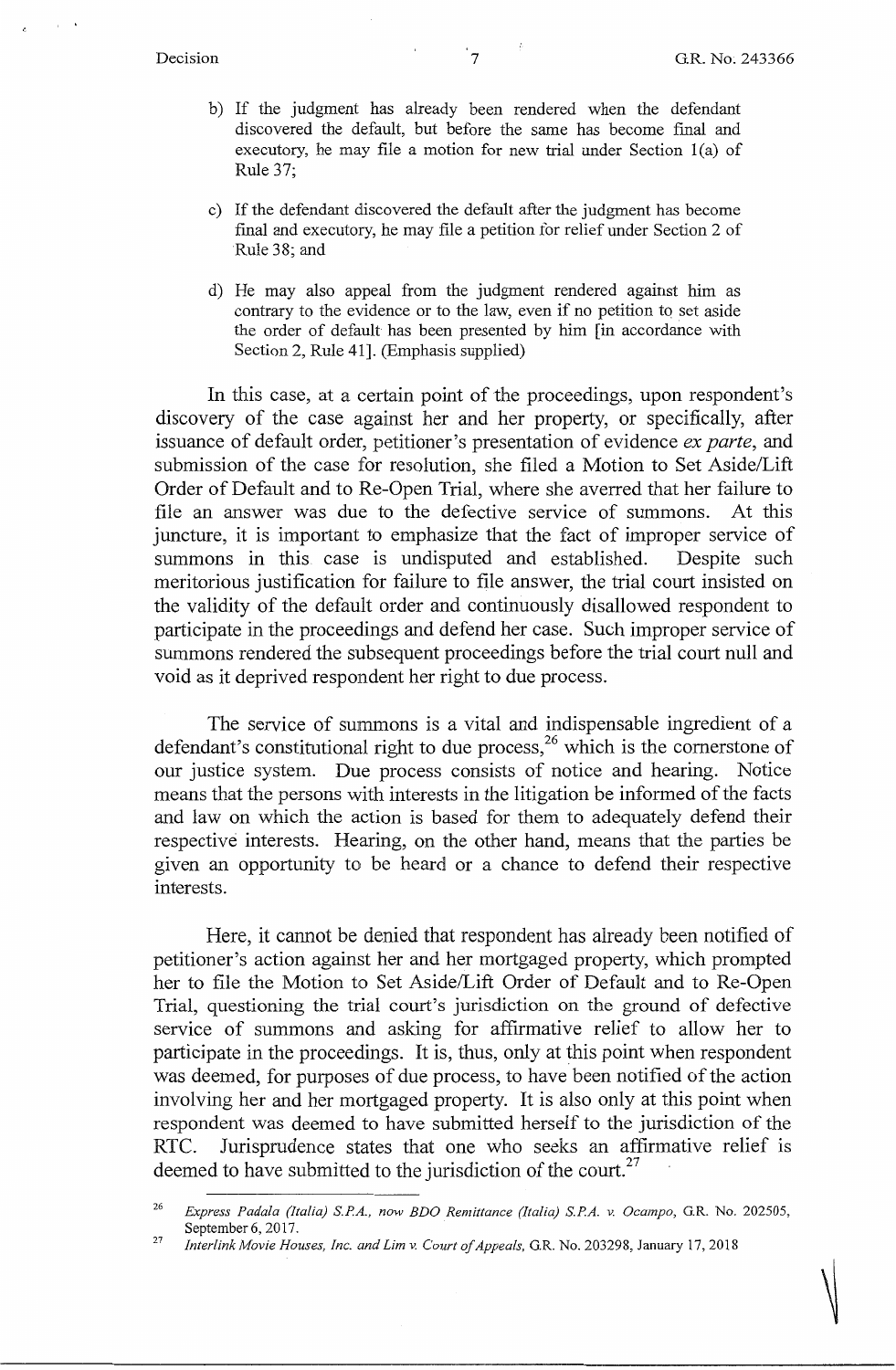To reiterate, the concept of due process consists of the twin requirements ,of notice *and* hearing. Thus, while respondent had been notified of the proceedings, she was however, deprived of the opportunity to be heard due to the RTC's insistence on the validity of the default order despite improper service of summons. Considering, therefore, the defective service of summons, coupled with respondent's plea to be allowed to participate upon learning about the proceedings, it was erroneous on the part of the RTC to insist on disallowing respondent to defend her case. This, to be sure, is tantamount to a violation of respondent's right to due process  $-$  a violation of her right to be heard. The CA, therefore, did not err when it nullified the Orders dated August 15, 2016 and September 22, 2017 of the RTC. Accordingly, the RTC Decision rendered during the pendency of the case before the CA should perforce be nullified.

Considering further, however, respondent's voluntary submission to the trial court's jurisdiction and her consistent plea to be allowed to participate in the proceedings before the trial court despite violation of her right to due process, it is only proper to allow the trial to proceed with her participation in the interest of substantial justice, to expedite the proceedings, and to avoid multiplicity of suits. After all, nothing is more fundamental in our Constitution than the guarantee that no person shall be deprived of life, liberty, and property without due process of law.<sup>28</sup>

**WHEREFORE,** the present petition is **DENIED.** The Decision dated June 29, 2018 and the Resolution dated November 23, 2018 of the Court of Appeals in CA-G.R. SP No. 153771 are hereby **AFFIRMED.**  Accordingly, the Decision dated May 25, 2018 of the Regional Trial Court of Mandaluyong City, Branch 208, in Civil Case No. MC15-9374 is **ANNULLED and SET ASIDE.** The Regional Trial Court, Branch 208, Mandaluyong City is **DIRECTED** to allow Carlita C. Marcantonio to file a responsive pleading within the terms and period as provided for under the Rules of Court; to participate in the foreclosure proceedings; and thereafter, to resolve the case with utmost dispatch.

### **SO ORDERED.**

*JØSE C. RÉYËS, JR. V~ssociate Justice* 

<sup>28</sup>*See Aberca v. Ver,* G.R. No. 166216, March 14, 2012.